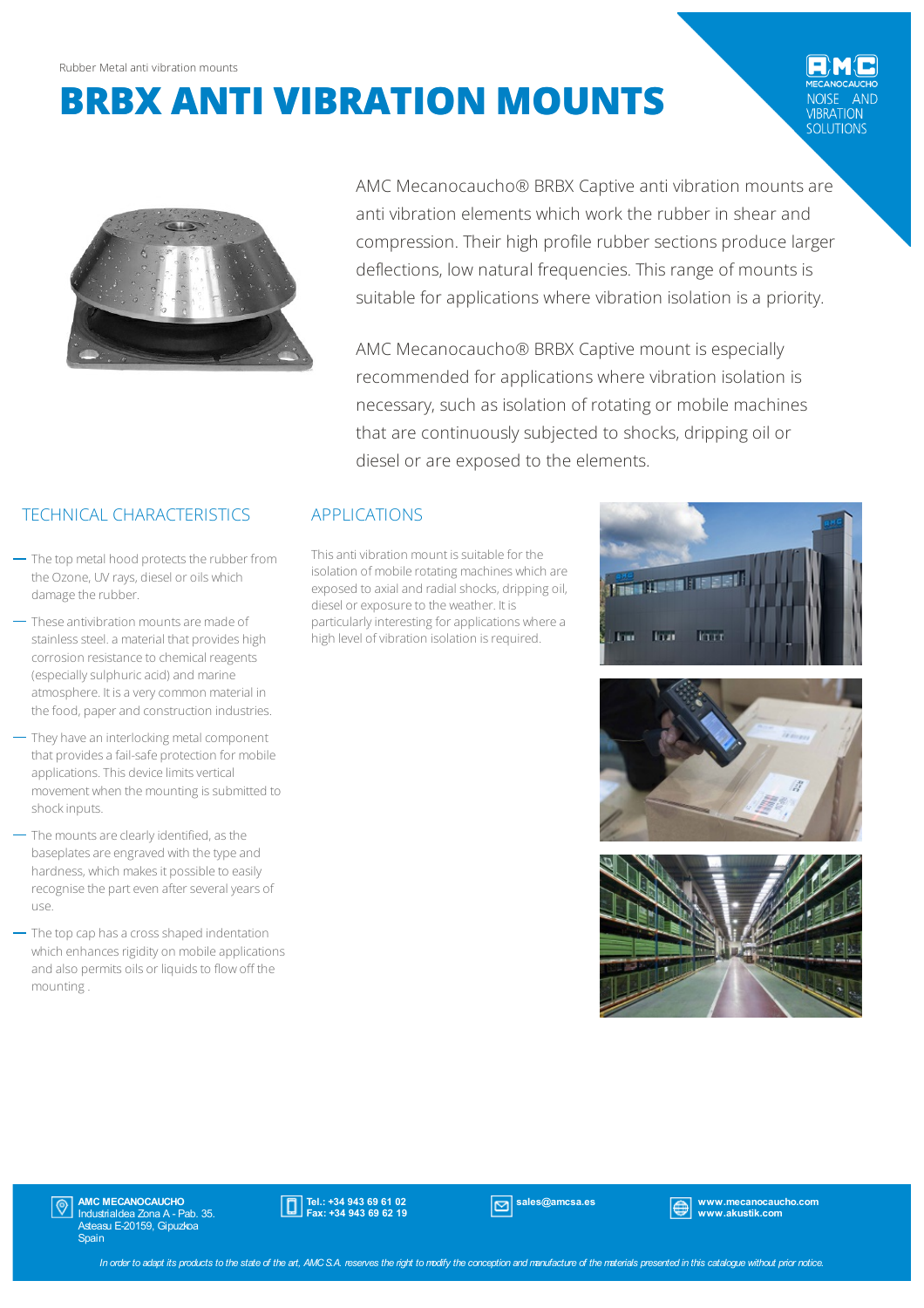#### **BRBX ANTI VIBRATION MOUNTS**

#### DRAWINGS



### DIMENSIONS

| <b>Type</b>          | <b>Tightening torque</b><br>MAX (Nm) | A<br>(mm) | B<br>(mm) | $\mathsf{C}$<br>(mm) | E.<br>(mm) | G<br>(mm) | G.<br>(mm)     | Weight<br>$(g\bar{r})$ | D <sub>1</sub><br>(Min.) | D <sub>2</sub><br>(Max.) | <b>Shore</b> | Load<br>(kg) | Code   |
|----------------------|--------------------------------------|-----------|-----------|----------------------|------------|-----------|----------------|------------------------|--------------------------|--------------------------|--------------|--------------|--------|
| BRBX 50              | 16                                   | 50        | 25        | $M-8$                | 85         | 6,5       | $\overline{2}$ | 117                    | 61                       | 70                       | 40Sh         | 20           | 135969 |
|                      |                                      |           |           |                      |            |           |                |                        |                          |                          | 60Sh         | 60           | 135973 |
| BRBX 60              | 32                                   | 64        | 35        | $M-10$               | 110        | 9         | 2,5            | 225                    | 76,5                     | 90,5                     | 40Sh         | 30           | 135687 |
|                      |                                      |           |           |                      |            |           |                |                        |                          |                          | 60Sh         | 65           | 135914 |
| BRBX 70              | 55                                   | 64        | 35        | $M-12$               | 120        | 11        | 3              | 253                    | 100                      | 100                      | 40Sh         | 50           | 135935 |
|                      |                                      |           |           |                      |            |           |                |                        |                          |                          | 60Sh         | 120          | 135936 |
| BRBX 80              | 55                                   | 83        | 35        | $M-12$               | 135        | 11        | 3              | 398                    | 108                      | 112                      | 40Sh         | 80           | 135956 |
|                      |                                      |           |           |                      |            |           |                |                        |                          |                          | 60Sh         | 175          | 135949 |
| <b>BRBX 110</b>      | 55                                   | 106       | 41        | $M-12$               | 175        | 13        | 3              | 857                    | 137                      | 149                      | 40Sh         | 200          | 135735 |
|                      |                                      |           |           |                      |            |           |                |                        |                          |                          | 60Sh         | 420          | 135736 |
| <b>BRBX 150</b>      | 125                                  | 156       | 53,5      | $M-16$               | 218        | 14,5      | $\overline{4}$ | 1840                   | 176                      | 188                      | 40Sh         | 450          | 135975 |
|                      |                                      |           |           |                      |            |           |                |                        |                          |                          | 60Sh         | 800          | 135984 |
| <b>BRBX 150 S.B.</b> | 125                                  | 156       | 53,5      | $M-16$               | 164        | 14,5      | $\overline{4}$ | 2030                   | 125                      | 132                      | 40Sh         | 450          | 135993 |
|                      |                                      |           |           |                      |            |           |                |                        |                          |                          | 60Sh         | 800          | 135994 |
| <b>BRBX 180</b>      | 190                                  | 186       | 84        | $M-20$               | 181        | 14        | 5              | 3800                   | 146                      | 150                      | 40Sh         | 875          | 135396 |
|                      |                                      |           |           |                      |            |           |                |                        |                          |                          | 60Sh         | 1700         | 135466 |
| <b>BRBX 220</b>      | 285                                  | 230       | 105       | $M-24$               | 220        | 19        | 6              | 6716                   | 180                      | 180                      | 40Sh         | 1600         | 135461 |
|                      |                                      |           |           |                      |            |           |                |                        |                          |                          | 60Sh         | 3400         | 135463 |





 $EMC$ MECANOCAUCH<br>NOISE ANI<br>VIBRATION<br>SOLUTIONS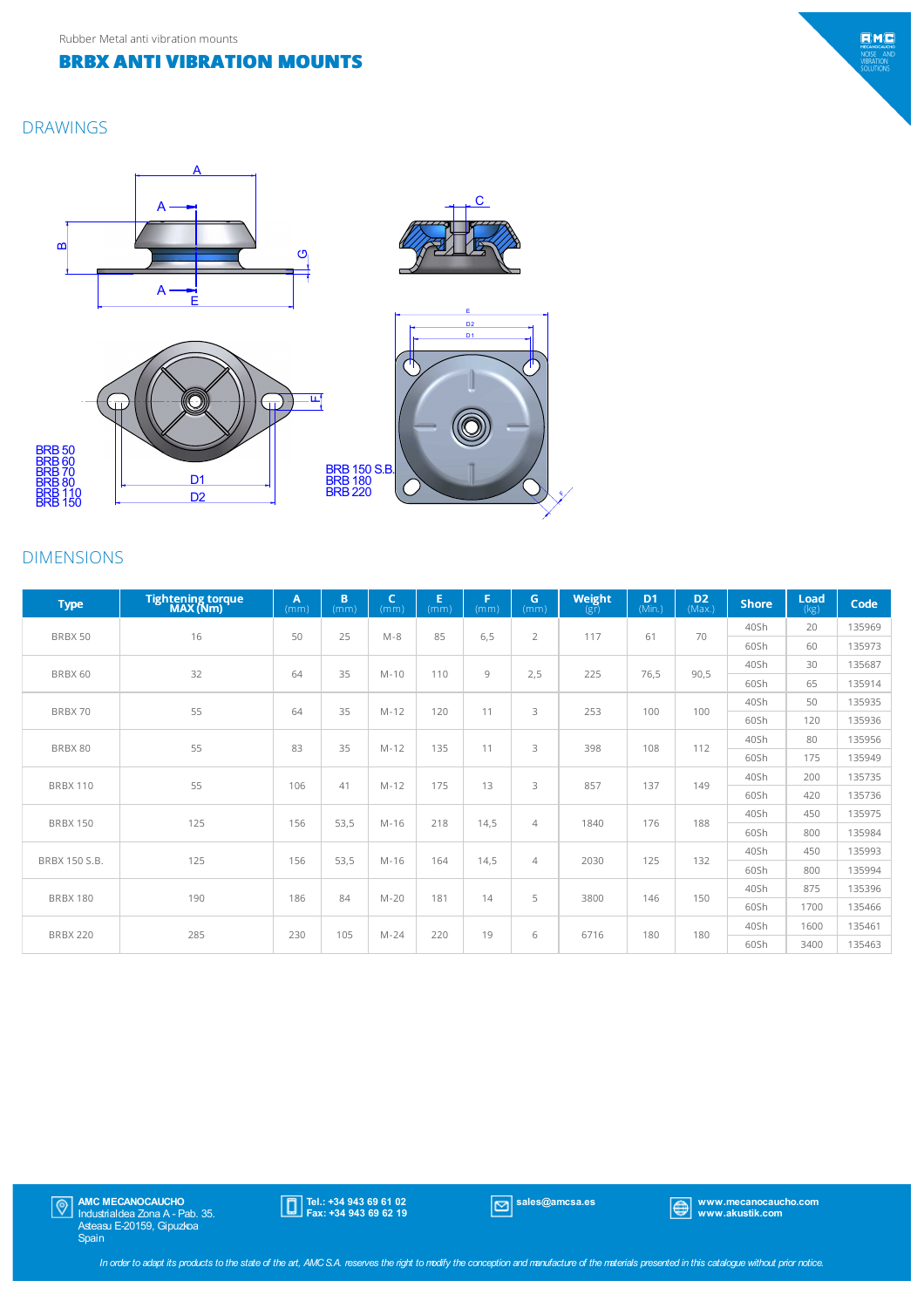#### **BRBX ANTI VIBRATION MOUNTS**

Elastical properties





#### AMC MECANOCAUCHO®BRBX 50-80 LOAD DEFLECTION GRAPH

**BRBX 70 60** 

BRBX 80 60

EMC

Load (Kg) 

> > $|\mathbb{Q}|$

AMC MECANOCAUCHO Industrialdea Zona A - Pab. 35. Asteasu E-20159, Gipuzkoa Spain

**BRBH**Z  $\frac{1}{6}$ 

Natural Frequency (Hz) <sup>6</sup> <sup>7</sup> <sup>8</sup> <sup>9</sup> <sup>10</sup> <sup>11</sup> <sup>12</sup> <sup>14</sup> <sup>16</sup> <sup>18</sup> <sup>20</sup> <sup>22</sup>

Tel.: +34 943 69 61 02 Fax: +34 943 69 62 19

Rev. 1

sales@amcsa.es www.mecanocaucho.com www.akustik.com